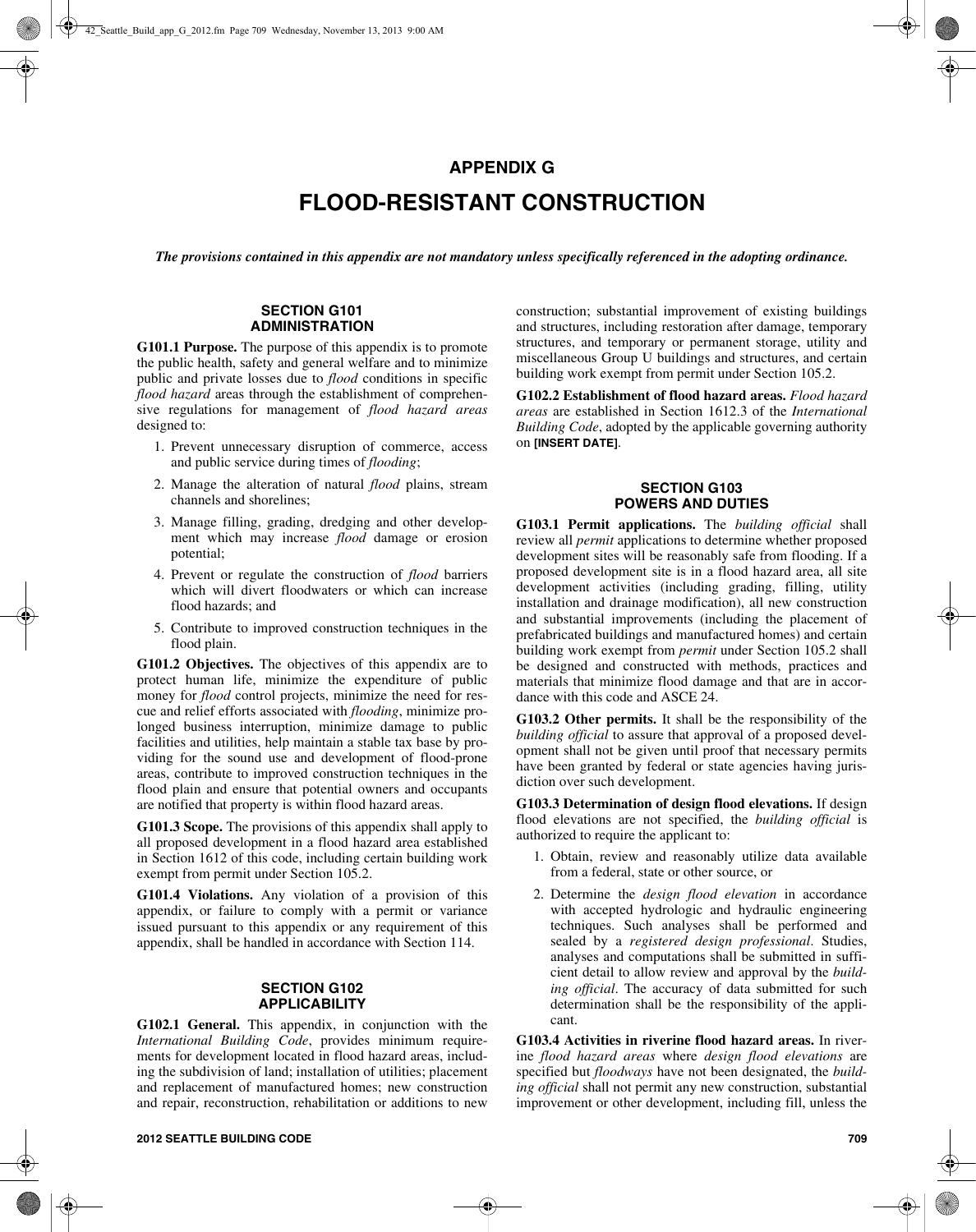applicant demonstrates that the cumulative effect of the proposed development, when combined with all other existing and anticipated flood hazard area encroachment, will not increase the design flood elevation more than 1 foot (305 mm) at any point within the community.

**G103.5 Floodway encroachment.** Prior to issuing a *permit* for any *floodway* encroachment, including fill, new construction, substantial improvements and other development or land-disturbing activity, the *building official* shall require submission of a certification, along with supporting technical data, that demonstrates that such development will not cause any increase of the level of the base *flood*.

**G103.5.1 Floodway revisions.** A *floodway* encroachment that increases the level of the base *flood* is authorized if the applicant has applied for a conditional Flood Insurance Rate Map (FIRM) revision and has received the approval of the Federal Emergency Management Agency (FEMA).

**G103.6 Watercourse alteration.** Prior to issuing a permit for any alteration or relocation of any watercourse, the *building official* shall require the applicant to provide notification of the proposal to the appropriate authorities of all affected adjacent government jurisdictions, as well as appropriate state agencies. A copy of the notification shall be maintained in the permit records and submitted to FEMA.

**G103.6.1 Engineering analysis.** The *building official* shall require submission of an engineering analysis which demonstrates that the flood-carrying capacity of the altered or relocated portion of the watercourse will not be decreased. Such watercourses shall be maintained in a manner which preserves the channel's flood-carrying capacity.

**G103.7 Alterations in coastal areas.** Prior to issuing a permit for any alteration of sand dunes and mangrove stands in flood hazard areas subject to high velocity wave action, the *building official* shall require submission of an engineering analysis which demonstrates that the proposed alteration will not increase the potential for flood damage.

**G103.8 Records.** The *building official* shall maintain a permanent record of all *permits* issued in *flood hazard areas*, including copies of inspection reports and certifications required in Section 1612.

#### **SECTION G104 PERMITS**

**G104.1 Required.** Any person, owner or authorized agent who intends to conduct any development in a flood hazard area shall first make application to the *building official* and shall obtain the required *permit*.

**G104.2 Application for permit.** The applicant shall file an application in writing on a form furnished by the *building official*. Such application shall:

1. Identify and describe the development to be covered by the permit.

- 2. Describe the land on which the proposed development is to be conducted by legal description, street address or similar description that will readily identify and definitely locate the site.
- 3. Include a site plan showing the delineation of flood hazard areas, floodway boundaries, flood zones, design flood elevations, ground elevations, proposed fill and excavation and drainage patterns and facilities.
- 4. Indicate the use and occupancy for which the proposed development is intended.
- 5. Be accompanied by construction documents, grading and filling plans and other information deemed appropriate by the building official.
- 6. State the valuation of the proposed work.
- 7. Be signed by the applicant or the applicant's authorized agent.

**G104.3 Validity of permit.** The issuance of a *permit* under this appendix shall not be construed to be a permit for, or approval of, any violation of this appendix or any other ordinance of the jurisdiction. The issuance of a *permit* based on submitted documents and information shall not prevent the *building official* from requiring the correction of errors. The *building official* is authorized to prevent occupancy or use of a structure or site which is in violation of this appendix or other ordinances of this jurisdiction.

**G104.4 Expiration.** A *permit* shall become invalid if the proposed development is not commenced within 180 days after its issuance, or if the work authorized is suspended or abandoned for a period of 180 days after the work commences. Extensions shall be requested in writing and justifiable cause demonstrated. The *building official* is authorized to grant, in writing, one or more extensions of time, for periods not more than 180 days each.

**G104.5 Suspension or revocation.** The building official is authorized to suspend or revoke a *permit* issued under this appendix wherever the permit is issued in error or on the basis of incorrect, inaccurate or incomplete information, or in violation of any ordinance or code of this jurisdiction.

## **SECTION G105 VARIANCES**

**G105.1 General.** The *board of appeals* established pursuant to Section 113 shall hear and decide requests for variances. The *board of appeals* shall base its determination on technical justifications, and has the right to attach such conditions to variances as it deems necessary to further the purposes and objectives of this appendix and Section 1612.

**G105.2 Records.** The building official shall maintain a permanent record of all variance actions, including justification for their issuance.

**G105.3 Historic structures.** A variance is authorized to be issued for the repair or rehabilitation of a historic structure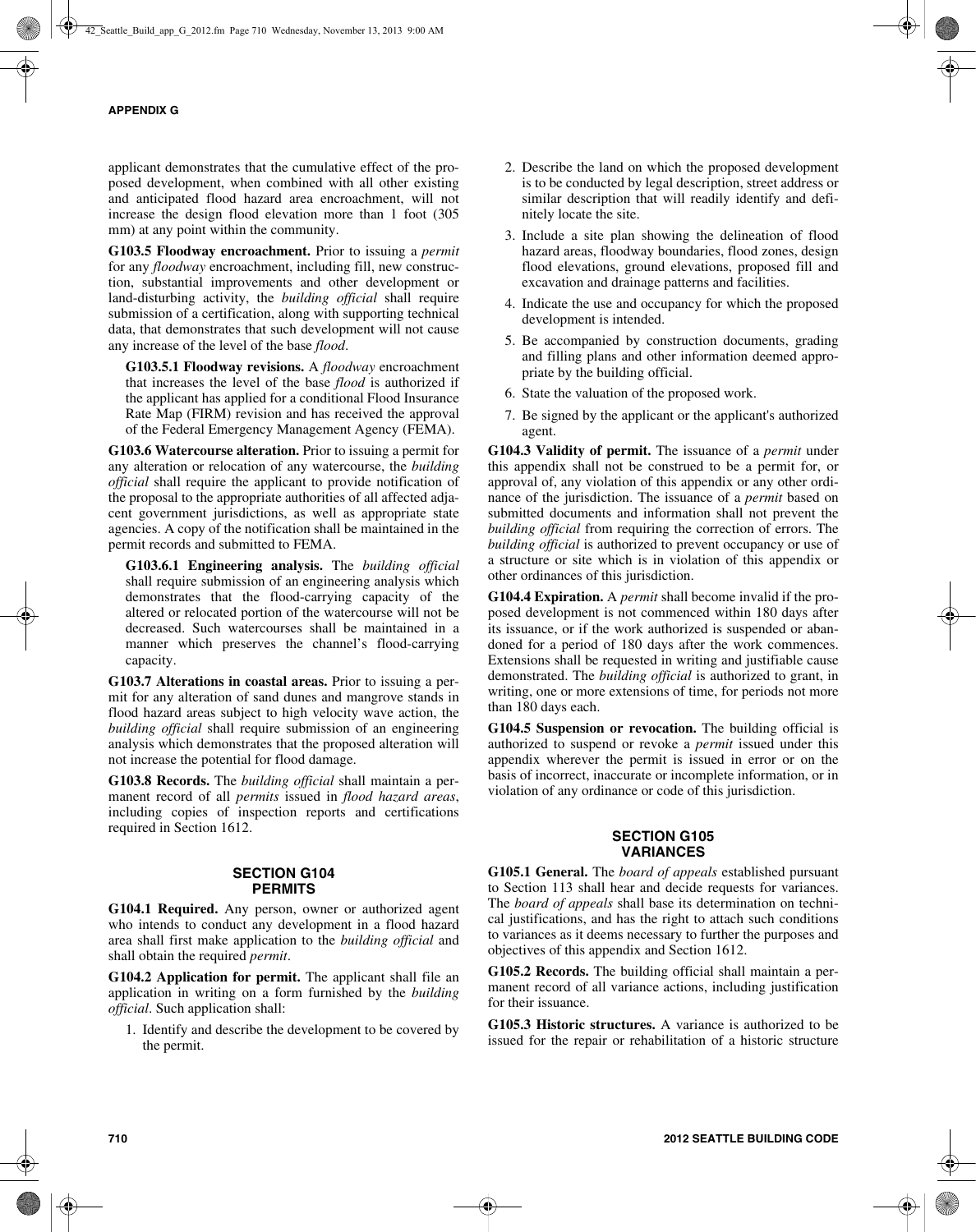upon a determination that the proposed repair or rehabilitation will not preclude the structure's continued designation as a historic structure, and the variance is the minimum necessary to preserve the historic character and design of the structure.

**Exception:** Within *flood hazard areas*, *historic structures* that are not:

- 1. Listed or preliminarily determined to be eligible for listing in the National Register of Historic Places; or
- 2. Determined by the Secretary of the U.S.Department of Interior as contributing to the historical significance of a registered historic district or a district preliminarily determined to qualify as an historic district; or
- 3. Designated as *historic* under a state or local historic preservation program that is approved by the Department of Interior.

**G105.4 Functionally dependent facilities.** A variance is authorized to be issued for the construction or substantial improvement of a functionally dependent facility provided the criteria in Section 1612.1 are met and the variance is the minimum necessary to allow the construction or substantial improvement, and that all due consideration has been given to methods and materials that minimize flood damages during the design flood and create no additional threats to public safety.

**G105.5 Restrictions.** The *board of appeals* shall not issue a variance for any proposed development in a floodway if any increase in flood levels would result during the base flood discharge.

**G105.6 Considerations.** In reviewing applications for variances, the *board of appeals* shall consider all technical evaluations, all relevant factors, all other portions of this appendix and the following:

- 1. The danger that materials and debris may be swept onto other lands resulting in further injury or damage;
- 2. The danger to life and property due to flooding or erosion damage;
- 3. The susceptibility of the proposed development, including contents, to flood damage and the effect of such damage on current and future owners;
- 4. The importance of the services provided by the proposed development to the community;
- 5. The availability of alternate locations for the proposed development that are not subject to flooding or erosion;
- 6. The compatibility of the proposed development with existing and anticipated development;
- 7. The relationship of the proposed development to the comprehensive plan and flood plain management program for that area;
- 8. The safety of access to the property in times of flood for ordinary and emergency vehicles;
- 9. The expected heights, velocity, duration, rate of rise and debris and sediment transport of the floodwaters

and the effects of wave action, if applicable, expected at the site; and

10. The costs of providing governmental services during and after flood conditions including maintenance and repair of public utilities and facilities such as sewer, gas, electrical and water systems, streets and bridges.

**G105.7 Conditions for issuance.** Variances shall only be issued by the *board of appeals* upon:

- 1. A technical showing of good and sufficient cause that the unique characteristics of the size, configuration or topography of the site renders the elevation standards inappropriate;
- 2. A determination that failure to grant the variance would result in exceptional hardship by rendering the lot undevelopable;
- 3. A determination that the granting of a variance will not result in increased flood heights, additional threats to public safety, extraordinary public expense, nor create nuisances, cause fraud on or victimization of the public or conflict with existing local laws or ordinances;
- 4. A determination that the variance is the minimum necessary, considering the flood hazard, to afford relief; and
- 5. Notification to the applicant in writing over the signature of the building official that the issuance of a variance to construct a structure below the base flood level will result in increased premium rates for flood insurance up to amounts as high as \$25 for \$100 of insurance coverage, and that such construction below the base flood level increases risks to life and property.

## **SECTION G201 DEFINITIONS**

**G201.1 General.** The following words and terms shall, for the purposes of this appendix, have the meanings shown herein. Refer to Chapter 2 of the *International Building Code* for general definitions.

#### **G201.2 Definitions.**

**DEVELOPMENT.** Any manmade change to improved or unimproved real estate, including but not limited to, buildings or other structures, temporary structures, temporary or permanent storage of materials, mining, dredging, filling, grading, paving, excavations, operations and other land-disturbing activities.

**FUNCTIONALLY DEPENDENT FACILITY.** A facility which cannot be used for its intended purpose unless it is located or carried out in close proximity to water, such as a docking or port facility necessary for the loading or unloading of cargo or passengers, shipbuilding or ship repair. The term does not include long-term storage, manufacture, sales or service facilities.

**MANUFACTURED HOME.** A structure that is transportable in one or more sections, built on a permanent chassis, designed for use with or without a permanent foundation when attached to the required utilities, and constructed to the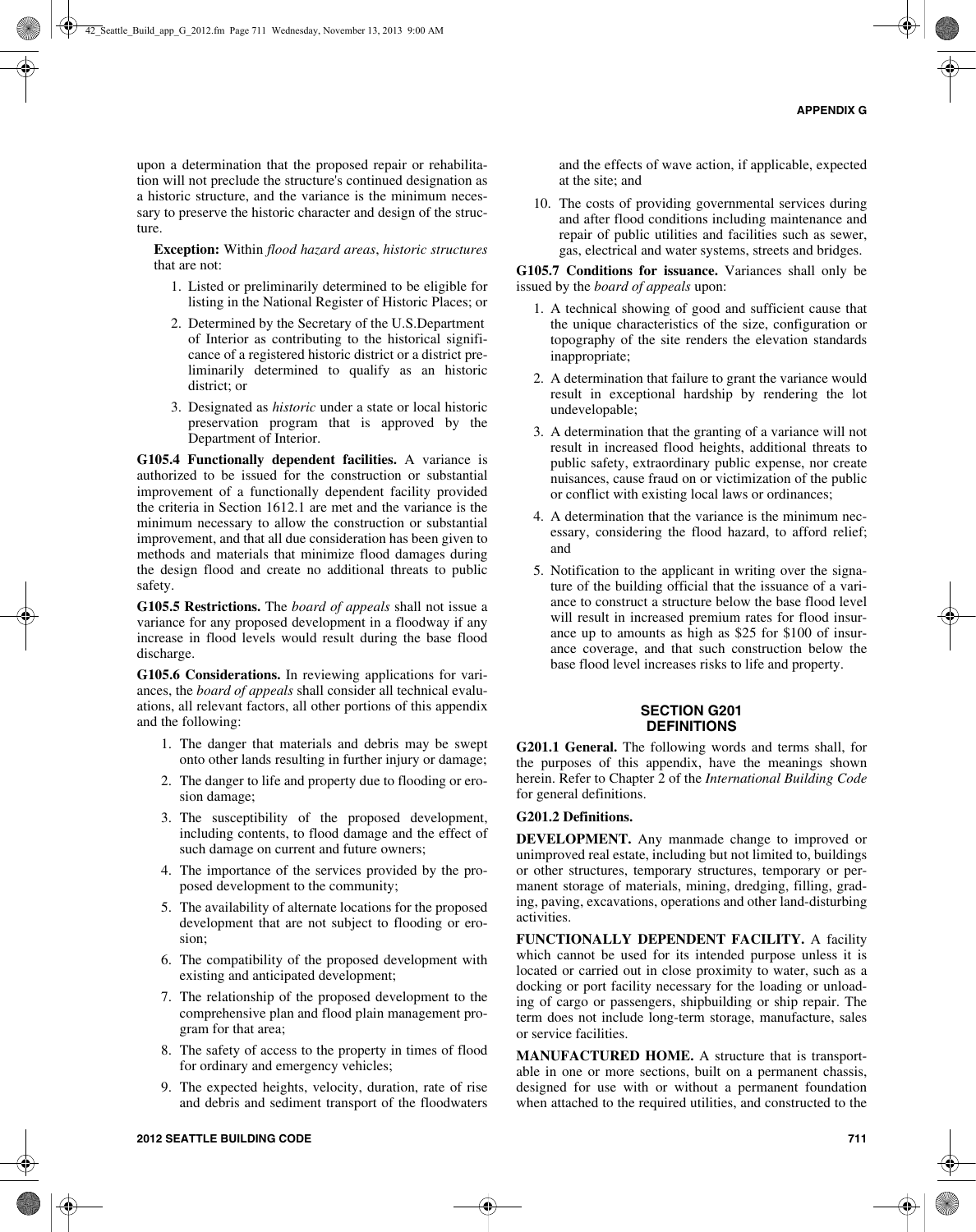Federal Mobile Home Construction and Safety Standards and rules and regulations promulgated by the U.S. Department of Housing and Urban Development. The term also includes mobile homes, park trailers, travel trailers and similar transportable structures that are placed on a site for 180 consecutive days or longer.

#### **MANUFACTURED HOME PARK OR SUBDIVISION.**

A parcel (or contiguous parcels) of land divided into two or more manufactured home lots for rent or sale.

**RECREATIONAL VEHICLE.** A vehicle that is built on a single chassis, 400 square feet  $(37.16 \text{ m}^2)$  or less when measured at the largest horizontal projection, designed to be selfpropelled or permanently towable by a light-duty truck, and designed primarily not for use as a permanent dwelling but as temporary living quarters for recreational, camping, travel or seasonal use. A recreational vehicle is ready for highway use if it is on its wheels or jacking system, is attached to the site only by quick disconnect-type utilities and security devices and has no permanently attached additions.

**VARIANCE.** A grant of relief from the requirements of this section which permits construction in a manner otherwise prohibited by this section where specific enforcement would result in unnecessary hardship.

**VIOLATION.** A development that is not fully compliant with this appendix or Section 1612, as applicable.

#### **SECTION G301 SUBDIVISIONS**

**G301.1 General.** Any subdivision proposal, including proposals for manufactured home parks and subdivisions, or other proposed new development in a flood hazard area shall be reviewed to assure that:

- 1. All such proposals are consistent with the need to minimize flood damage;
- 2. All public utilities and facilities, such as sewer, gas, electric and water systems are located and constructed to minimize or eliminate flood damage; and
- 3. Adequate drainage is provided to reduce exposure to flood hazards.

**G301.2 Subdivision requirements.** The following requirements shall apply in the case of any proposed subdivision, including proposals for manufactured home parks and subdivisions, any portion of which lies within a flood hazard area:

- 1. The flood hazard area, including floodways and areas subject to high velocity wave action, as appropriate, shall be delineated on tentative and final subdivision plats;
- 2. Design flood elevations shall be shown on tentative and final subdivision plats;
- 3. Residential building lots shall be provided with adequate buildable area outside the floodway; and
- 4. The design criteria for utilities and facilities set forth in this appendix and appropriate *International Codes* shall be met.

## **SECTION G401 SITE IMPROVEMENT**

**G401.1 Development in floodways.** Development or land disturbing activity shall not be authorized in the *floodway* unless it has been demonstrated through hydrologic and hydraulic analyses performed in accordance with standard engineering practice that the proposed encroachment will not result in any increase in the level of the base *flood*.

**G401.2 Flood hazard areas subject to high-velocity wave action.** In *flood hazard areas* subject to high-velocity wave action:

- 1. New buildings and buildings that are substantially improved shall only be authorized landward of the reach of mean high tide.
- 2. The use of fill for structural support of buildings is prohibited.

**G401.3 Sewer facilities.** All new or replaced sanitary sewer facilities, private sewage treatment plants (including all pumping stations and collector systems) and on-site waste disposal systems shall be designed in accordance with Chapter 7, ASCE 24, to minimize or eliminate infiltration of floodwaters into the facilities and discharge from the facilities into floodwaters, or impairment of the facilities and systems.

**G401.4 Water facilities.** All new or replacement water facilities shall be designed in accordance with the provisions of Chapter 7, ASCE 24, to minimize or eliminate infiltration of floodwaters into the systems.

**G401.5 Storm drainage.** Storm drainage shall be designed to convey the flow of surface waters to minimize or eliminate damage to persons or property.

**G401.6 Streets and sidewalks.** Streets and sidewalks shall be designed to minimize potential for increasing or aggravating flood levels.

## **SECTION G501 MANUFACTURED HOMES**

**G501.1 Elevation.** All new and replacement manufactured homes to be placed or substantially improved in a *flood hazard area* shall be elevated such that the lowest floor of the manufactured home is elevated to or above the design flood elevation.

**G501.2 Foundations.** All new and replacement manufactured homes, including substantial improvement of existing manufactured homes, shall be placed on a permanent, reinforced foundation that is designed in accordance with Section 1612.

**G501.3 Anchoring.** All new and replacement manufactured homes to be placed or substantially improved in a *flood hazard area* shall be installed using methods and practices which minimize flood damage. Manufactured homes shall be securely anchored to an adequately anchored foundation system to resist flotation, collapse and lateral movement. Methods of anchoring are authorized to include, but are not limited to, use of over-the-top or frame ties to ground anchors. This requirement is in addition to applicable state and local anchoring requirements for resisting wind forces.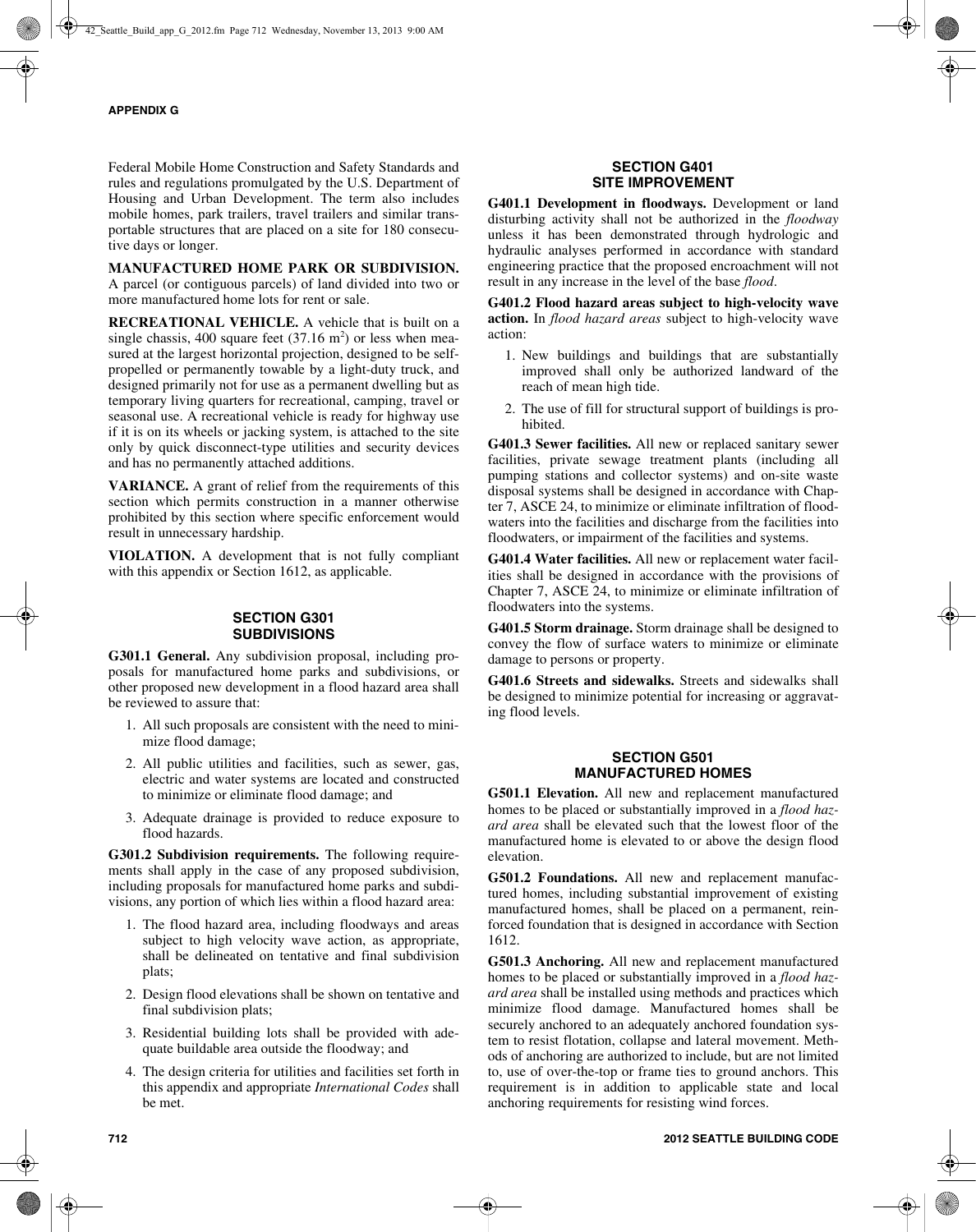## **SECTION G601 RECREATIONAL VEHICLES**

**G601.1 Placement prohibited.** The placement of recreational vehicles shall not be authorized in *flood hazard areas* subject to high-velocity wave action and in *floodways*.

**G601.2 Temporary placement.** Recreational vehicles in *flood hazard areas* shall be fully licensed and ready for highway use, and shall be placed on a site for less than 180 consecutive days.

**G601.3 Permanent placement.** Recreational vehicles that are not fully licensed and ready for highway use, or that are to be placed on a site for more than 180 consecutive days, shall meet the requirements of Section G501 for manufactured homes.

#### **SECTION G701 TANKS**

**G701.1 Underground tanks.** Underground tanks in *flood hazard areas* shall be anchored to prevent flotation, collapse or lateral movement resulting from hydrostatic loads, including the effects of buoyancy, during conditions of the design *flood*.

**G701.2 Above-ground tanks.** Above-ground tanks in flood hazard areas shall be elevated to or above the design *flood* elevation or shall be anchored or otherwise designed and constructed to prevent flotation, collapse or lateral movement resulting from hydrodynamic and hydrostatic loads, including the effects of buoyancy, during conditions of the design *flood*.

**G701.3 Tank inlets and vents.** In *flood hazard areas*, tank inlets, fill openings, outlets and vents shall be:

- 1. At or above the design flood elevation or fitted with covers designed to prevent the inflow of floodwater or outflow of the contents of the tanks during conditions of the design *flood*.
- 2. Anchored to prevent lateral movement resulting from hydrodynamic and hydrostatic loads, including the effects of buoyancy, during conditions of the design *flood*.

#### **SECTION G801 OTHER BUILDING WORK**

**G801.1 Detached accessory structures.** Detached accessory structures shall be anchored to prevent flotation, collapse or lateral movement resulting from hydrostatic loads, including the effects of bouyancy, during conditions of the design *flood*. Fully enclosed accessory structures shall have flood openings to allow for the automatic entry and exit of *flood* waters.

**G801.2 Fences.** Fences in floodways that may block the passage of floodwaters, such as stockade fences and wire mesh fences, shall meet the requirement of Section G103.5.

**G801.3 Oil derricks.** Oil derricks located in *flood hazard areas* shall be designed in conformance with the flood loads in Sections 1603.1.7 and 1612.

**G801.4 Retaining walls, sidewalks and driveways.** Retaining walls, sidewalks and driveways shall meet the requirements of Section 1804.4.

**G801.5 Prefabricated swimming pools.** Prefabricated swimming pools in *floodways* shall meet the requirements of Section G103.5.

#### **SECTION G901 TEMPORARY STRUCTURES AND TEMPORARY STORAGE**

**G901.1 Temporary structures.** Temporary structures shall be erected for a period of less than 180 days. Temporary structures shall be anchored to prevent flotation, collapse or lateral movement resulting from hydrostatic loads, including the effects of buoyancy, during conditions of the design *flood*. Fully enclosed temporary structures shall have flood openings to allow for the automatic entry and exit of floodwaters.

**G901.2 Temporary storage.** Temporary storage includes storage of goods and materials for a period of less than 180 days. Stored materials shall not include hazardous materials.

**G901.3 Floodway encroachment.** Temporary structures and temporary storage in floodways shall meet the requirements of G103.5.

#### **SECTION G1001 UTILITY AND MISCELLANEOUS GROUP U**

**G1001.1 Utility and miscellaneous Group U.** Utility and miscellaneous Group U includes buildings that are accessory in character and miscellaneous structures not classified in any specific occupancy in the *International Building Code*, including, but not limited to, agricultural buildings, aircraft hangars (accessory to a one- or two-family residence), barns, carports, fences more than 6 feet (1829 mm) high, grain silos (accessory to a residential occupancy), greenhouses, livestock shelters, private garages, retaining walls, sheds, stables and towers.

**G1001.2 Flood loads.** Utility and miscellaneous Group U buildings and structures, including substantial improvement of such buildings and structures, shall be anchored to prevent flotation, collapse or lateral movement resulting from flood loads, including the effects of buoyancy, during conditions of the design *flood*.

**G1001.3 Elevation.** Utility and miscellaneous Group U buildings and structures, including substantial improvement of such buildings and structures, shall be elevated such that the lowest floor, including basement, is elevated to or above the design *flood* elevation in accordance with Section 1612 of the *International Building Code*.

**G1001.4 Enclosures below design flood elevation.** Fully enclosed areas below the design flood elevation shall be at or above grade on all sides and conform to the following:

1. In *flood hazard areas* not subject to high-velocity wave action, enclosed areas shall have flood openings to